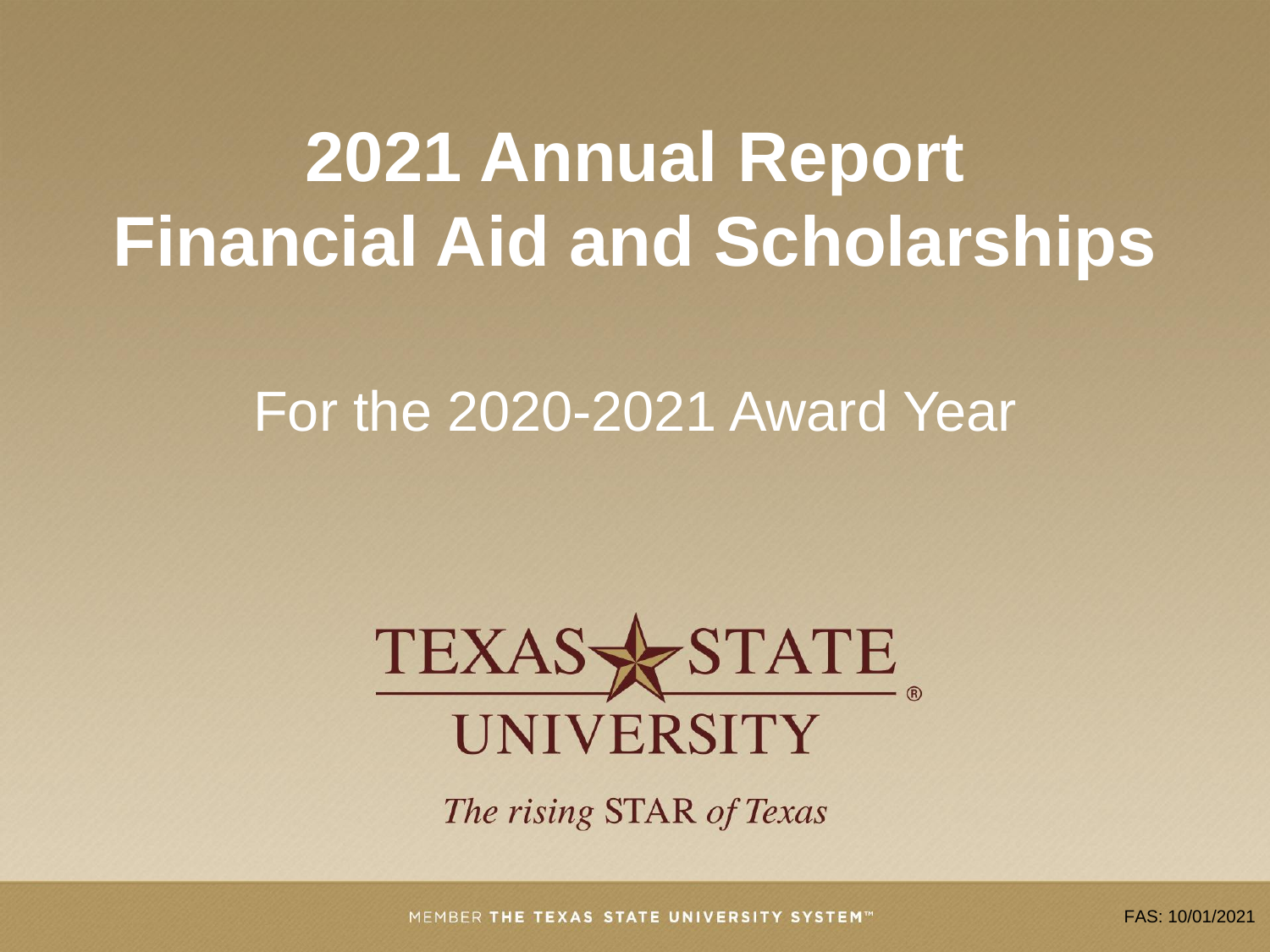### **Purpose**

An overview of the work accomplished by Financial Aid and Scholarships during the 2020-2021 academic year.



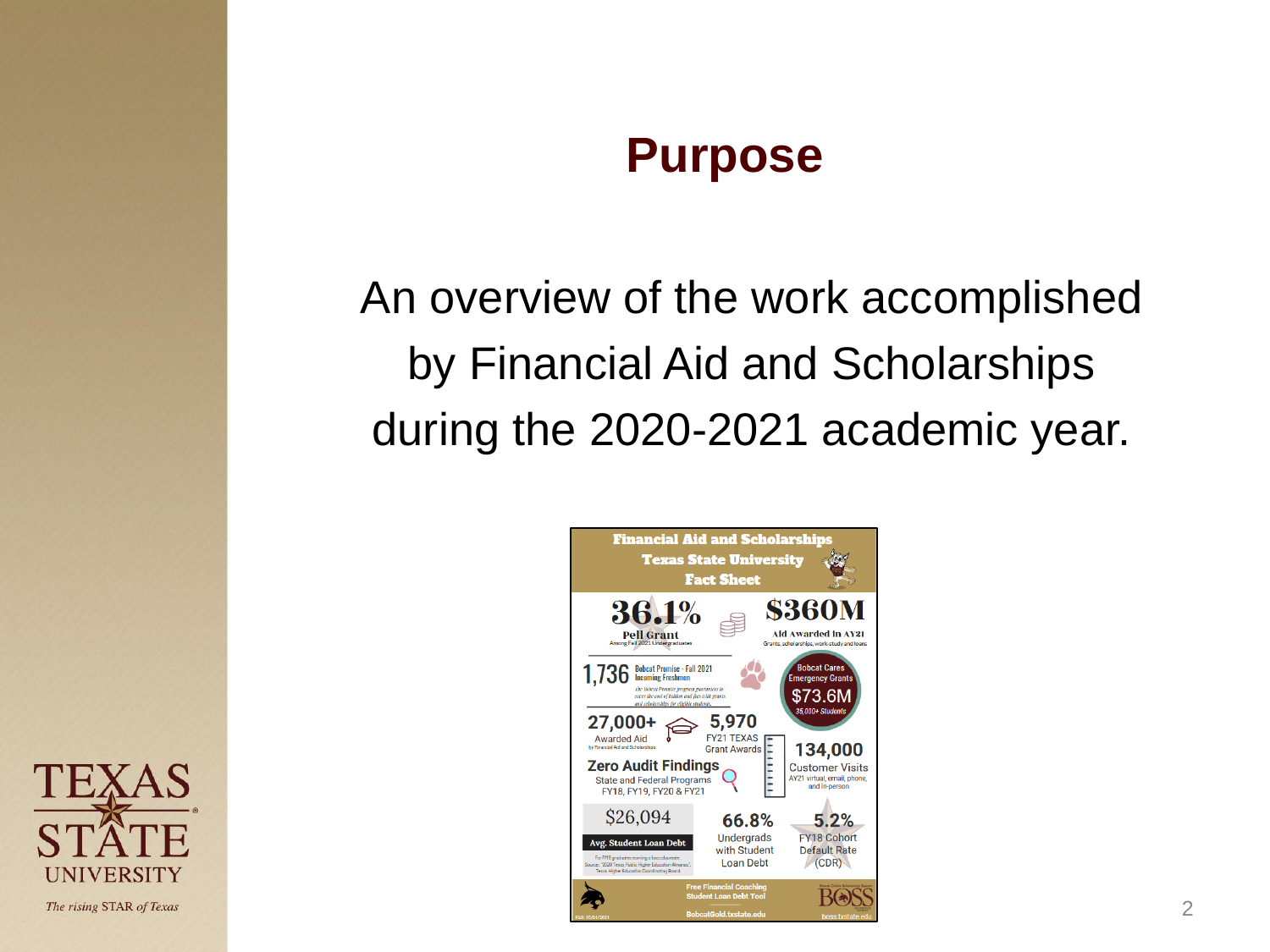# **Executive Summary**

- Processed over 75,000 financial aid applications.
- Disbursed \$360.3 million in standard aid to 27,000+ students and their parents; a \$10.7 million (-2.9%) decrease from last year.
- Administered an additional \$17.5 million in Bobcat Cares Emergency Grant funds.
- Increased the AGI threshold for the Bobcat Promise program from \$35,000 to \$50,000.
- Incoming customer service contacts decreased by 11,091 (-7.6%) from 145,797 (FY20) to 134,706 (FY21).
- No adverse findings were identified in two separate audits; federal and state.



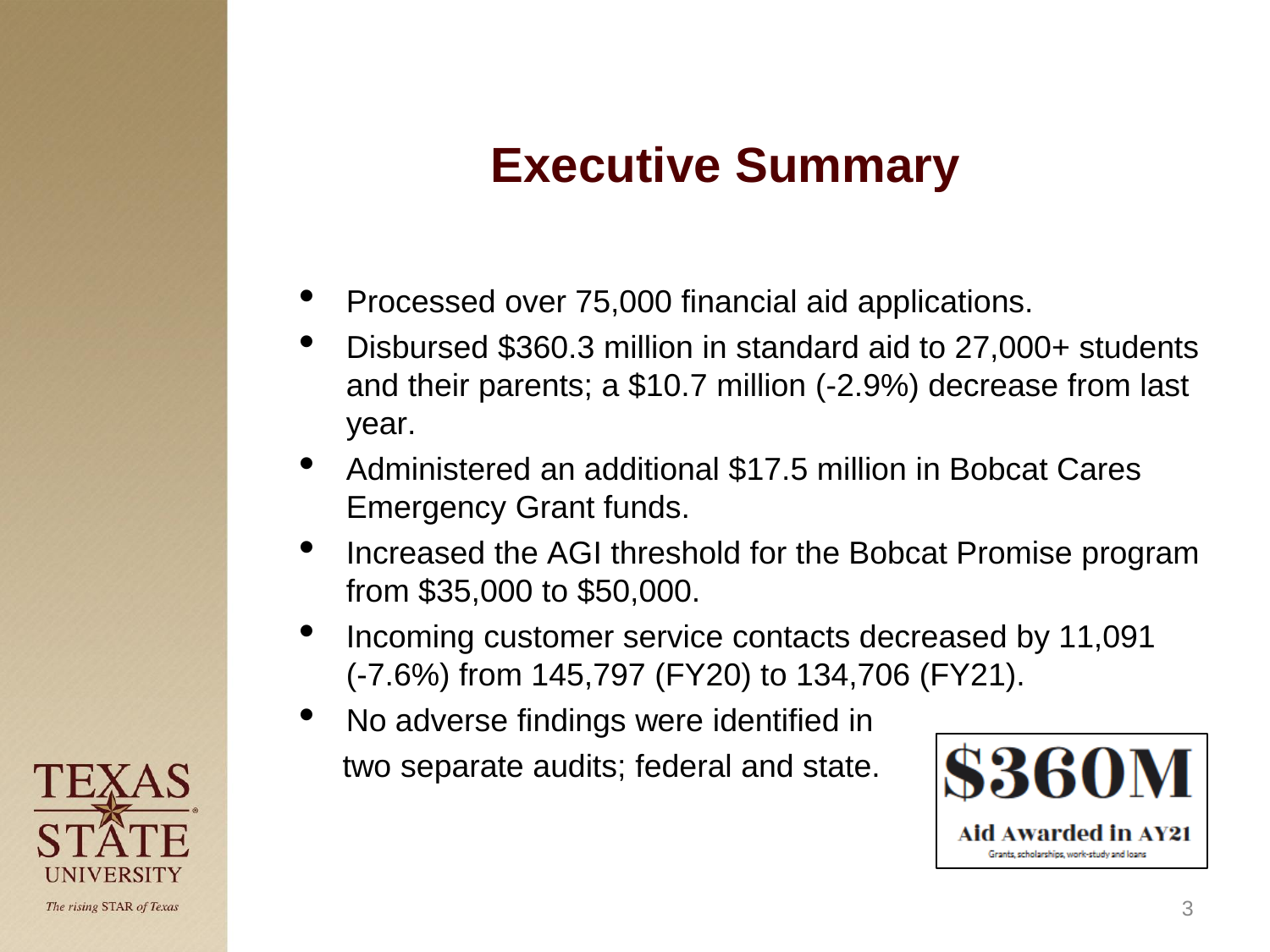# **Report Contents**

| Contents                                        | ide |
|-------------------------------------------------|-----|
| Aid Disbursed by Financial Aid and Scholarships | 5   |
| <b>Pandemic-Related Activities</b>              | 9   |
| <b>Improvements in Customer Service</b>         | 10  |
| <b>Compliance Topics</b>                        | 11  |
| <b>Customer Service Data</b>                    | 12  |
| <b>Future Objectives and Challenges</b>         | 13  |

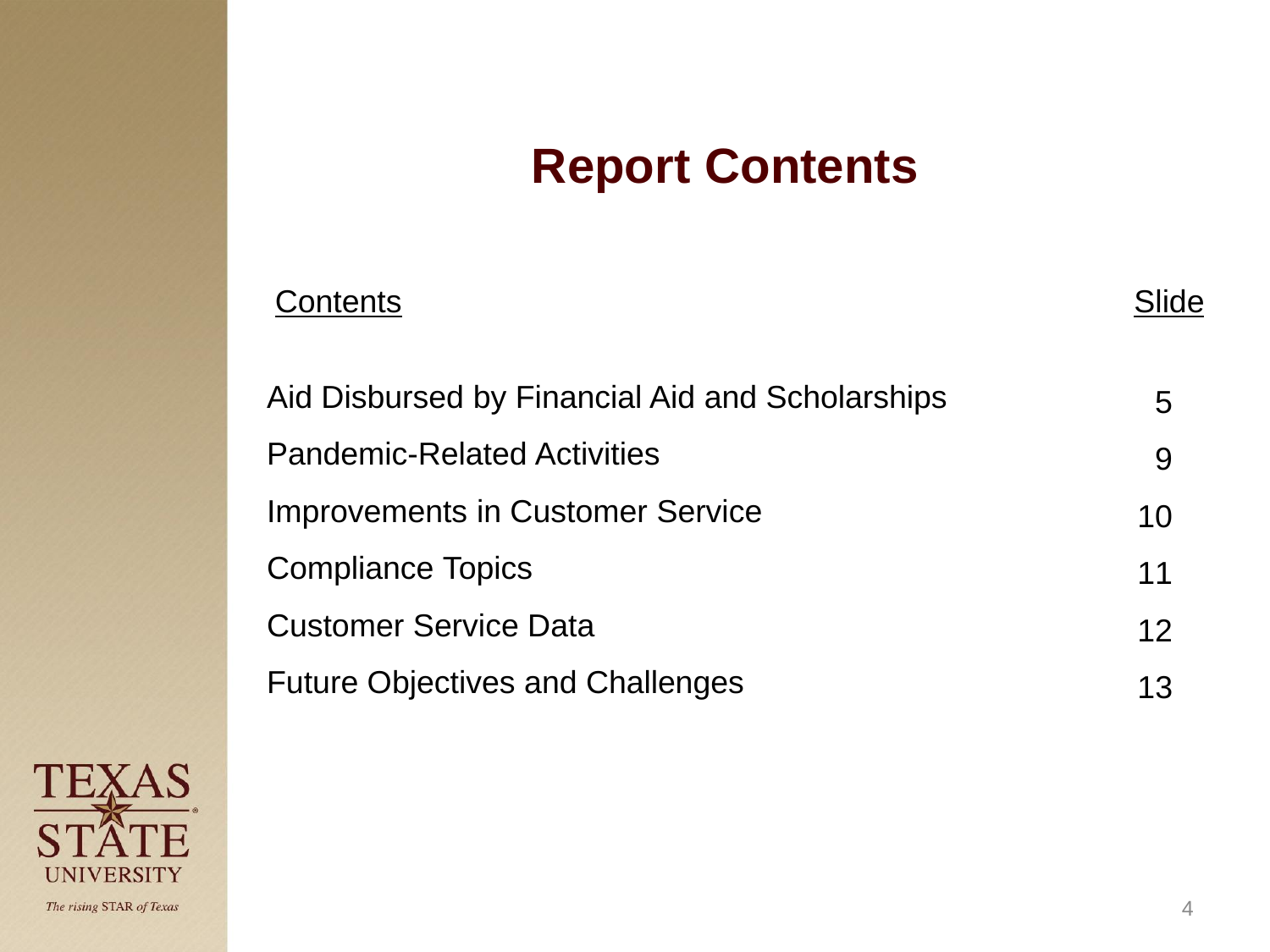# **Aid Disbursed by Financial Aid and Scholarships**



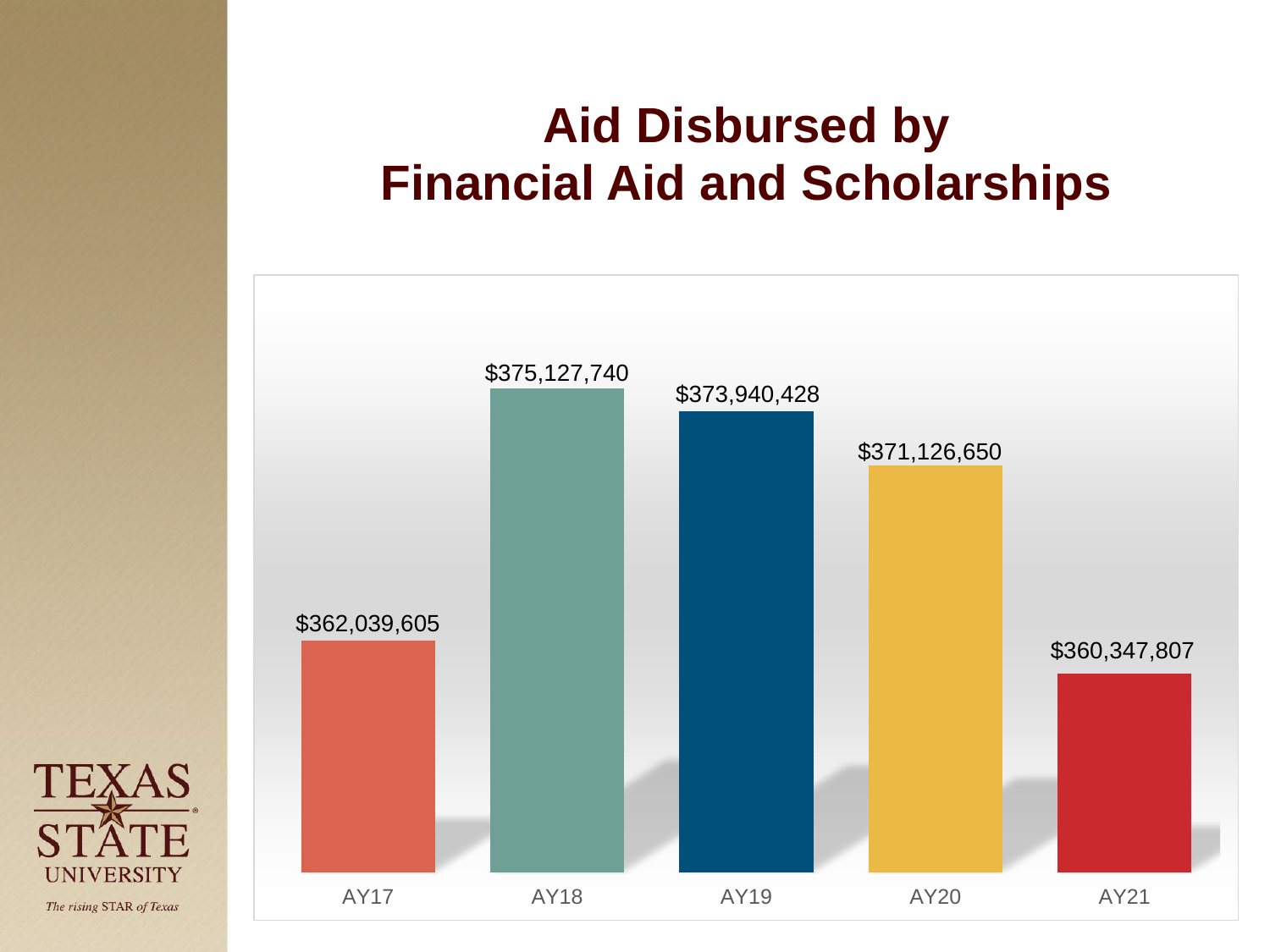# **2020-2021 Aid Disbursed by Category**



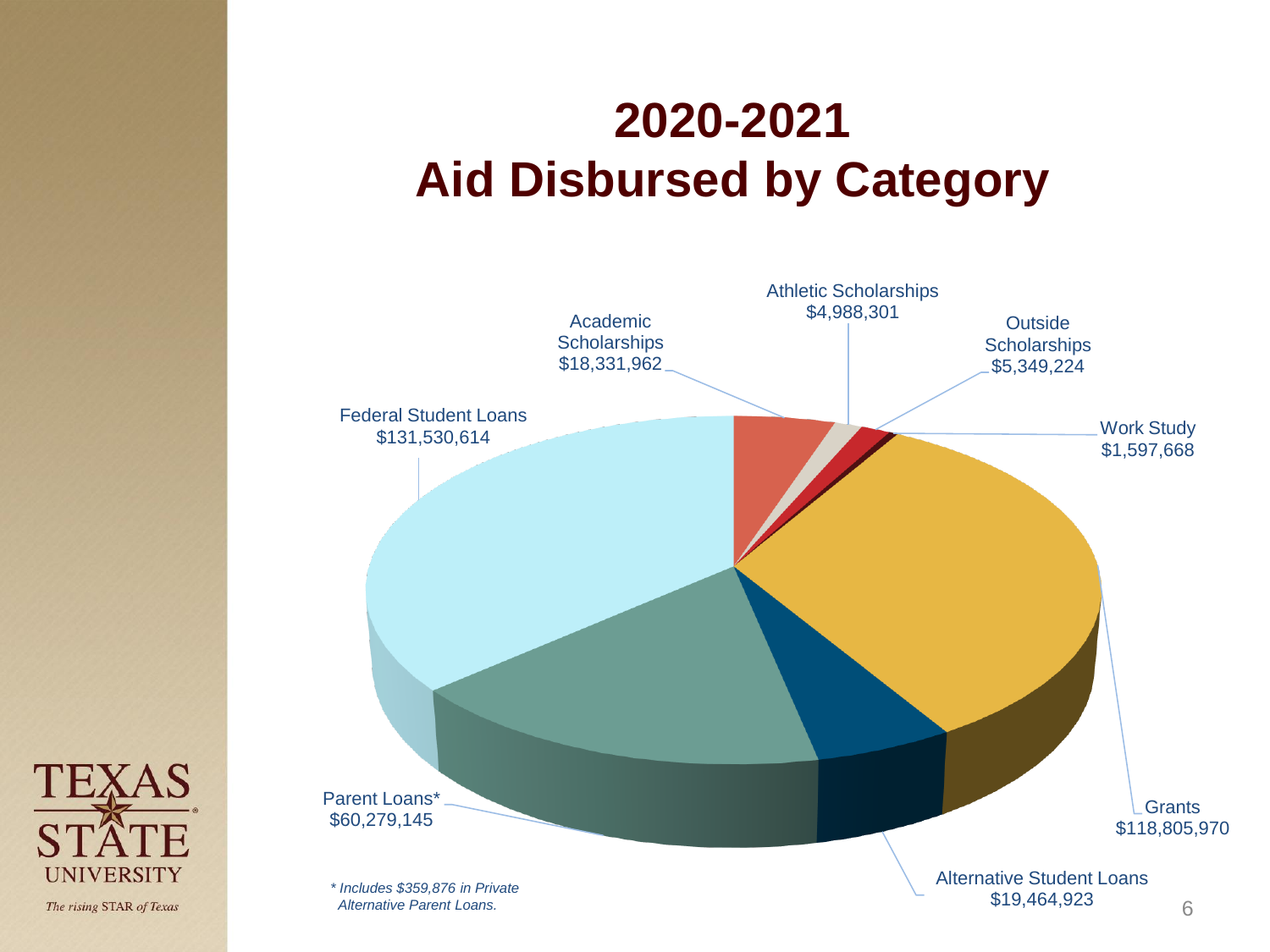# **2020-2021 Grant Aid Disbursed by Type**



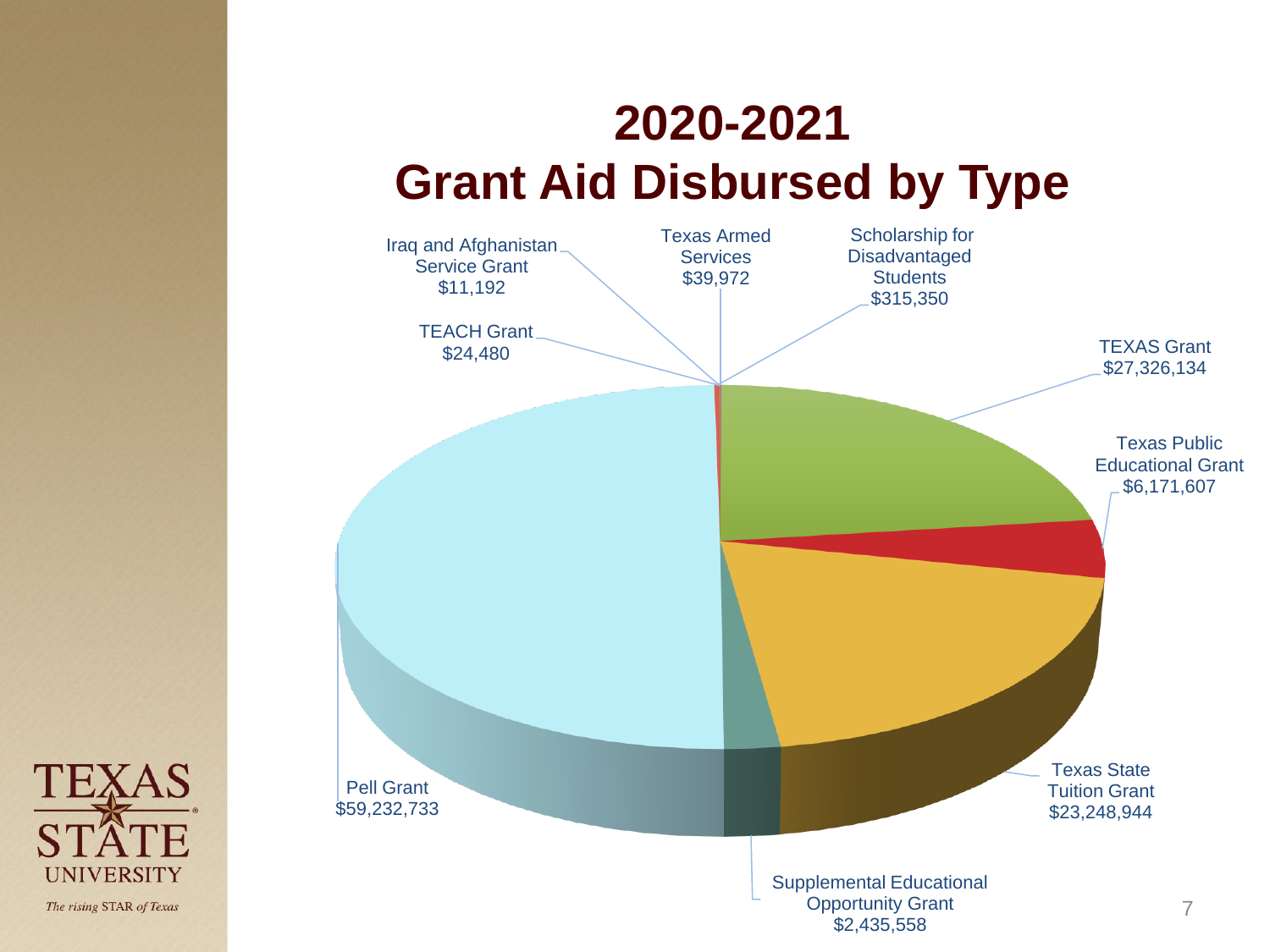**Bobcat Cares Emergency Grant (HEERF and GEER)**



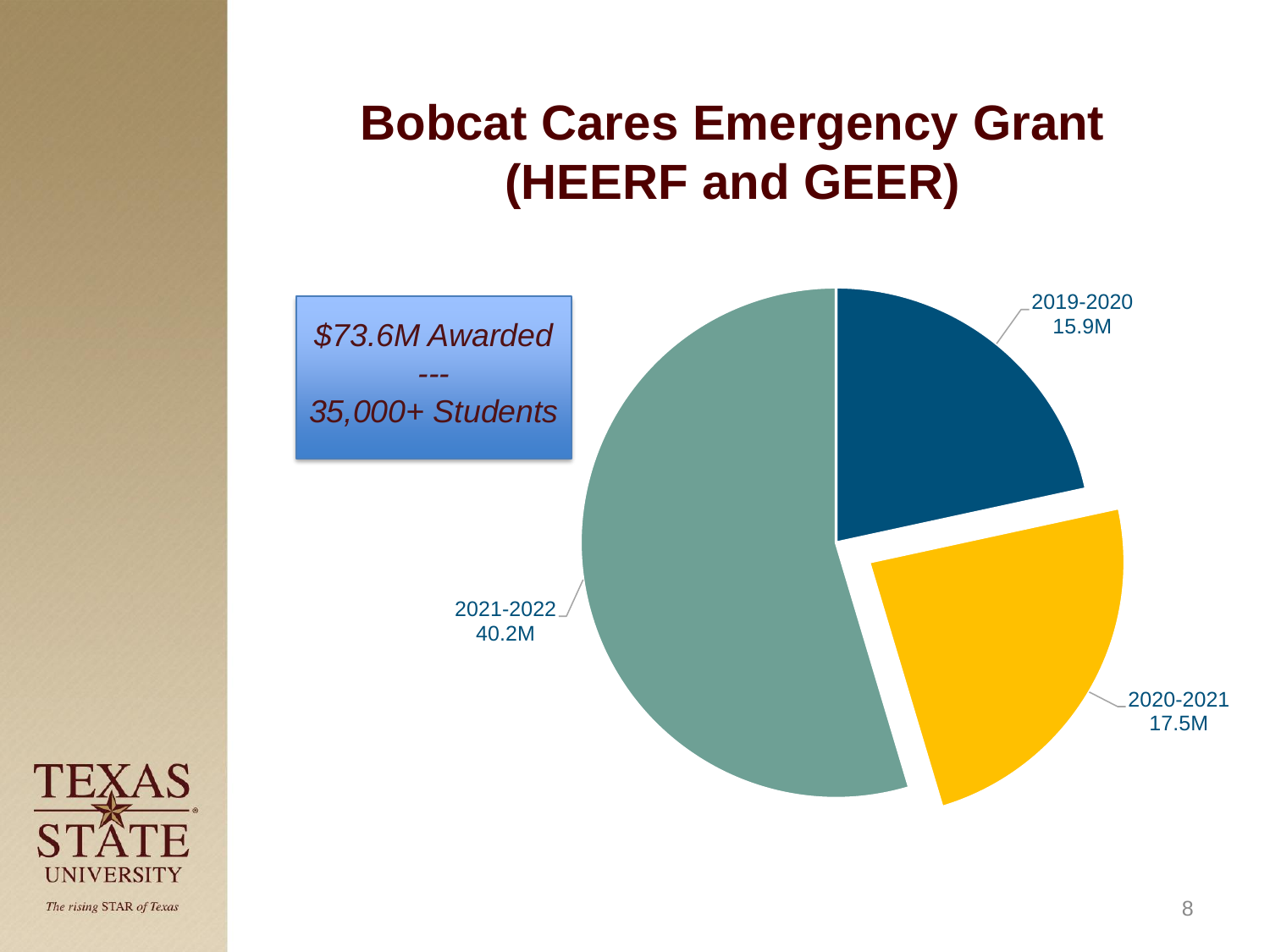# **Pandemic-Related Activities**

- 1. Awarded **\$14.6 million** in spring and summer 2021 federally-funded HEERF emergency grants for students affected by the pandemic.
- 2. Disbursed **\$2.9 million** in fall 2020 emergency grants through monies provided by the Governor's Emergency Education Relief (GEER) Fund.
- 3. Awarded **\$2.8 million** in additional TEXAS Grant awards funded through the Governor's Emergency Education Relief (GEER) Fund.
- 4. Awarded \$353,000 in Bobcats-2-Bobcats Scholarships for students who were at risk of not matriculating for fall due to the hardships imposed by COVID.
- 5. Conducted outreach to more than 18,000 students about their potential eligibility for Supplemental Nutrition Assistance Program (SNAP) benefits.
- 6. Conducted outreach to students about the potential for increased aid packages via a special circumstances form.

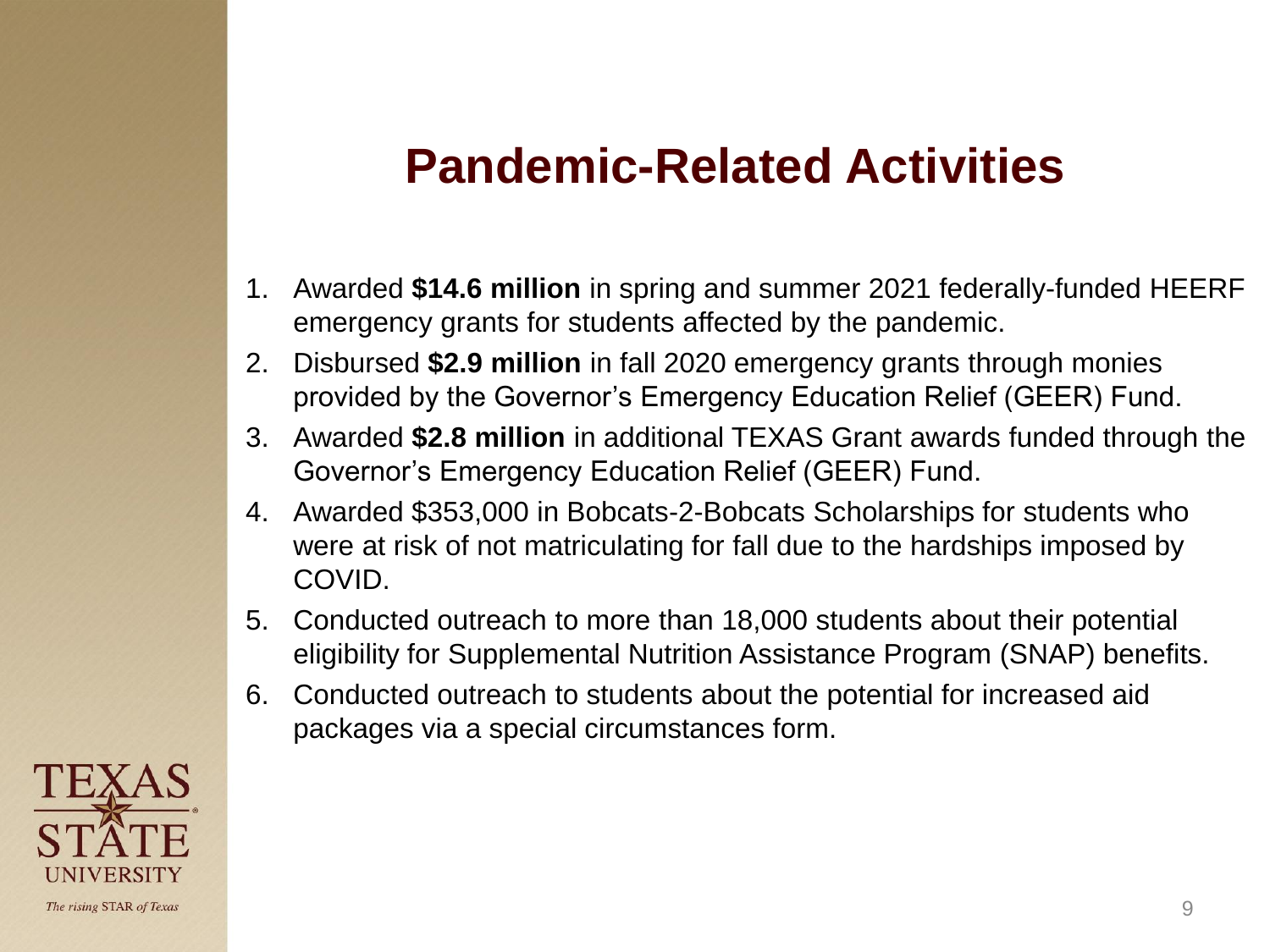### **Improvements in Customer Service**

- **1. Earliest Awarding Ever!** Awarded aid to incoming freshmen in December of 2020 for the upcoming 2021-2022 academic year.
- **2. Online Form Submission!** Converted all federal verification and related forms (over 100 per academic year) to the Dynamic Forms platform that allows students and parents to complete and electronically sign the forms online.
- **3. Verification Assistance**  Undertook early and sustained outbound calling campaigns to help high-risk students complete high-difficulty federal verification scenarios (e.g., amended returns, marital filing status, etc.).
- **4. More Scholarships in BOSS**  Collaborated with remaining academic departments to transition their scholarships to the Bobcat Online Scholarship System (BOSS) for the upcoming academic year.



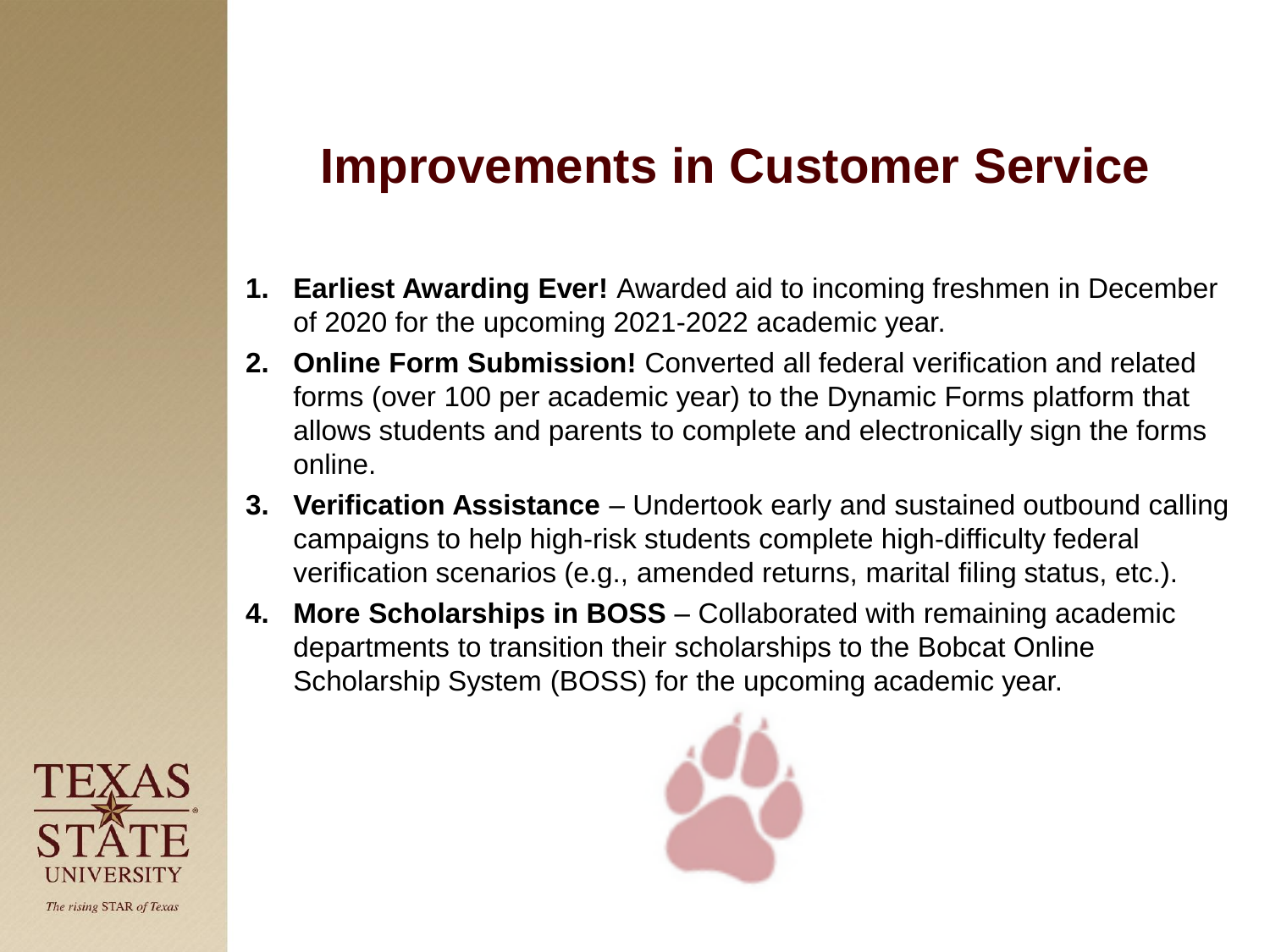# **Compliance Topics**

- **1. Fourth Consecutive Year!** No adverse findings were identified in the FY20 federal financial assistance cluster (A-133) audit conducted by the State Auditor's Office.
- 2. No adverse findings were identified with our administration of the FY20 direct-to-student CARES Act (HEERF I) monies in the audit performed by the State Auditor's Office.

*Compliance is the office's primary guiding business principle, and related work helps prevent financial risks for the university and loss of aid for students.*



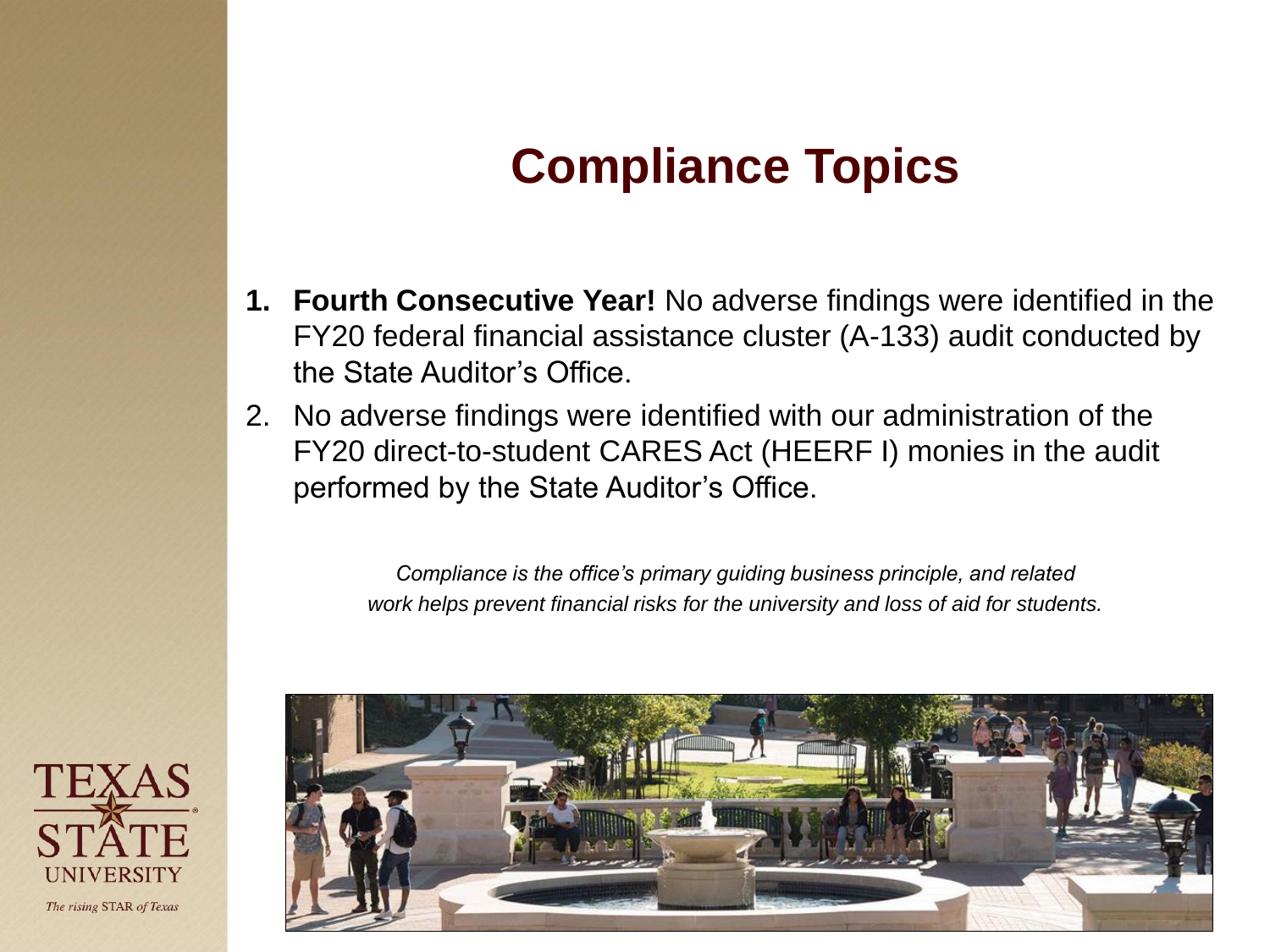# **Customer Service Data**

### **Virtual Appointment Bookings**

• 6,463 virtual bookings were made in FY21.

#### **Email Contacts**

• Email volume increased by 1,790 (4.9%) from 36,732 (FY20) to 38,522 (FY21).

#### **Call Center**

- Call volume decreased by 9,944 (-10.7%) from 92,755 (FY20) to 82,811 (FY21).
- Average caller wait time was 13:25—an increase of 00:41 (5.4%) compared with the FY20 wait time of 12:44.

### **Customer Service Lobby**

- Walk-in volume decreased by 9,400 (-57.6%) from 16,310 (FY20) to 6,910 (FY21).
- Average guest wait time was 4:39—a decrease of 2:02 (-30.4%) compared with the FY20 wait time of 6:41.